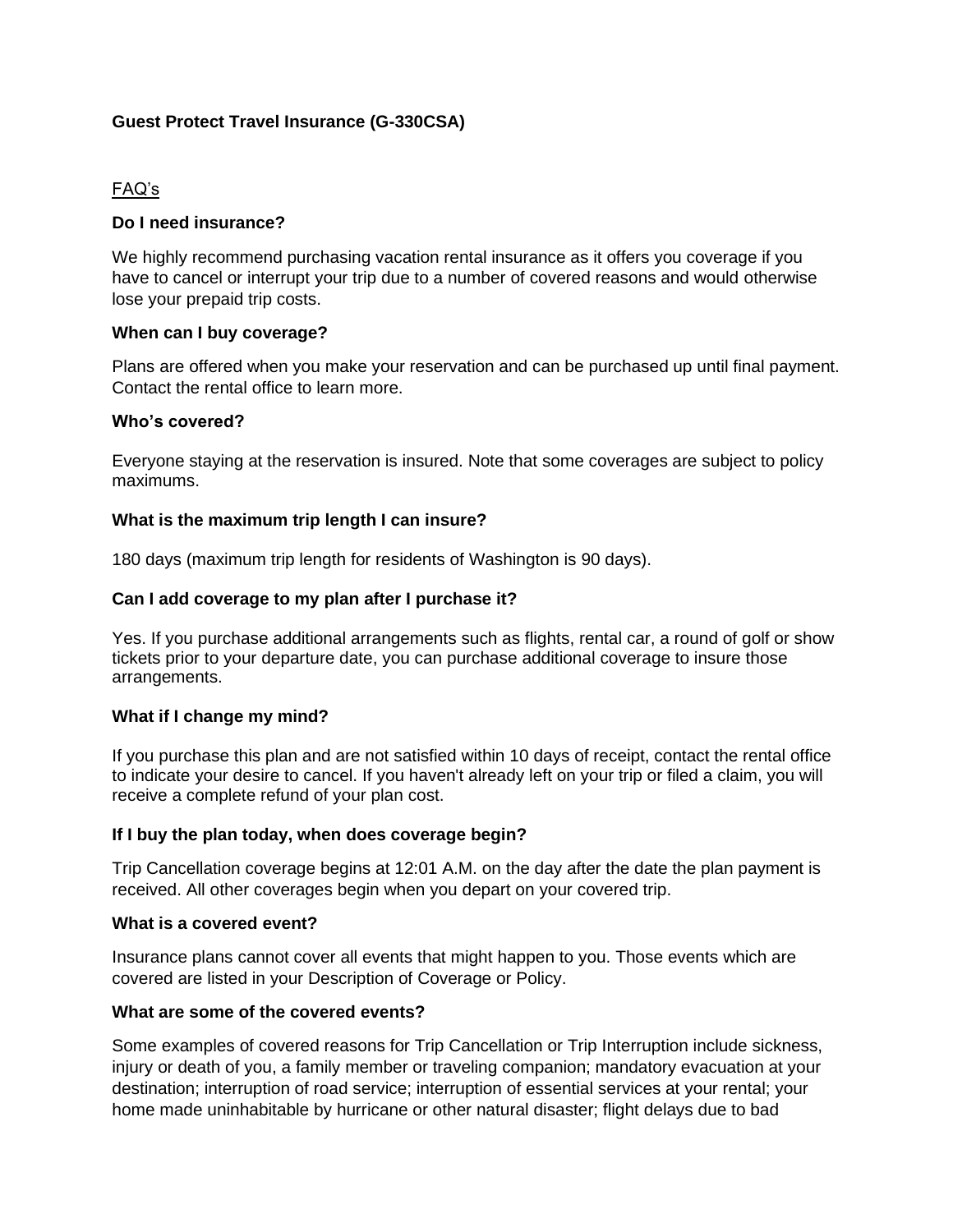weather; a documented traffic accident en route to your destination; involuntary termination of employment; and acts of terrorism. Additional terms and conditions apply, review a sample [Description of Coverage/Policy](http://www.csatravelprotection.com/certpolicy.do?product=G-330CSA) for full details.

## **Who is considered as a family member?**

- Traveling Companion(s)
- Insured's or Traveling Companion's Spouse
- Insured's, Traveling Companion's or Spouse's: child; parent; sibling; grandparent, greatgrandparent, grandchild or greatgrandchild; step-parent, step-child or step-sibling; sonin-law or daughter-in-law; brother in-law or sister-in-law; aunt or uncle; niece or nephew; legal guardian; foster child or legal ward.

# **What is a foreseeable event?**

Foreseeable simply means reasonably known beforehand. Once it is reasonable that guests traveling to an area would know about an event, it becomes foreseeable. For example, if the airline you are flying announces that they are going on strike, the event becomes foreseeable once they make the announcement.

# **Is it possible to insure pre-existing medical conditions?**

Yes, we can accept pre-existing medical conditions for you and your traveling companions as long as you purchase your plan prior to or within 24 hours of your final trip payment and you are medically able to travel at the time the coverage is purchased.

# **What is a pre-existing medical condition?**

A pre-existing medical condition means a sickness or injury during the 60-day period immediately prior to your effective date for which you or your traveling companion:

- 1. Received, or received a recommendation for, a diagnostic test, examination or medical treatment, or
- 2. Took or received a prescription for drugs or medicine.

Item 2 of this definition does not apply to a condition that is treated or controlled solely through the taking of prescription drugs or medicine, and remains treated or controlled without any adjustment or change in the required prescription throughout the 60-day period before coverage is effective under the insurance plan.

See the plan [Description of Coverage or Policy](http://www.csatravelprotection.com/certpolicy.do?product=G-330CSA) for more details.

# **What can be reimbursed if I have to cancel my trip?**

The plan can reimburse you up to the amount in the schedule for unused, non-refundable, prepaid trip costs if you are prevented from taking your trip due to a covered event listed in your Description of Coverage or Policy.

### **If my trip is cancelled or interrupted for a covered reason, can I be reimbursed for other prepaid travel costs like airplane tickets or a spa package?**

Yes, provided these costs have been insured.